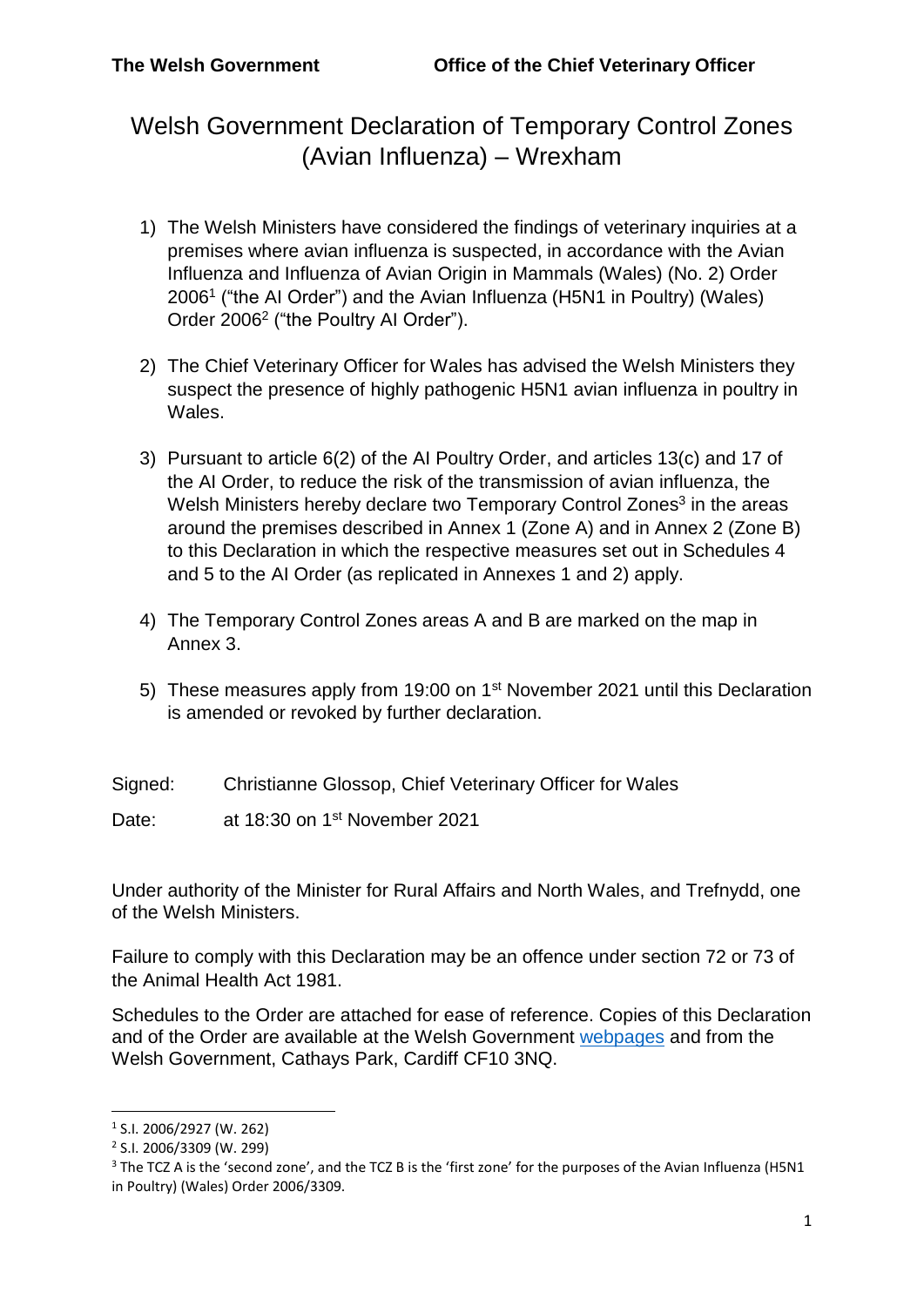## Annex 1

# Temporary Control Zone

The Temporary Control Zone A (TCZ-A) comprises that part of Wrexham, contained within the smaller blue circle (but only that part which is within in Wales), centred on grid reference SJ2770139104 on the map in Annex 3.

## **The Measures from the AI Order that apply in the Temporary Control zone Area A**

## **Record of visitors**

1) Subject to paragraph 5, the occupier of any premises in the zone where poultry or other captive birds are kept must make records of—

a) the name and address of any person visiting the premises (unless the visit is only to a part of the premises where people live and where no poultry or other captive birds are kept);

b) the date of the visit;

c) whether the person had any contact with poultry or other captive birds on the premises.

## **Record of poultry**

2) The occupier of any premises in the zone must make a record of all poultry entering or leaving those premises as soon as reasonably practicable after the movement.

#### **Record of poultry and egg movements**

3) Subject to paragraph 5, any person who is engaged in the transport or marketing of poultry or poultry eggs in the zone must, as soon as is reasonably practicable, make a record of all poultry and poultry eggs transported or marketed by him.

#### **Poultry movements to be recorded**

4) The records referred to in paragraphs 2 and 3 above must include—

a) the quantity and description (including species of poultry or type of egg) transported or marketed;

b) in the case of a movement from premises in the zone—

(i) the date of the movement off the premises;

(ii) the premises of destination (if known);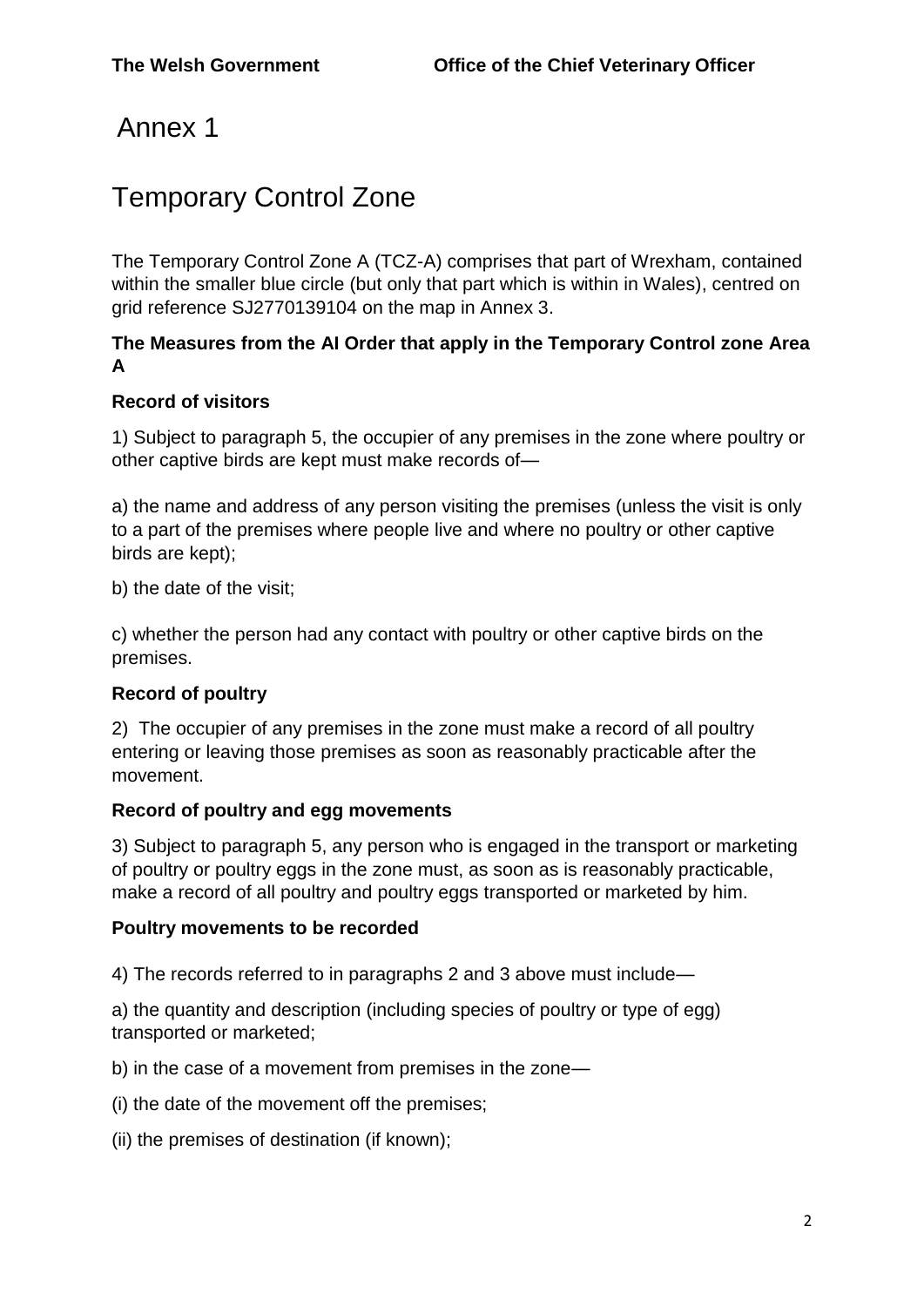(iii) the name and address of the person to whom ownership or possession is being or has been transferred;

c) in the case of a movement on to premises in the zone—

(i) the date of the movement;

(ii) the premises from which the movement originated (if known);

(iii) the name and address of the person from whom ownership or possession is being or has been transferred;

(d) in the case of marketing without an associated movement, the identity and address of the person to whom and the date on which ownership was transferred;

#### **Scope of record keeping duties**

5) Paragraphs 1 and 3 do not apply in respect of the movement of —

a) eggs direct to retail premises, at or from such premises or subsequent to such a movement;

b) people to zoos, wildlife parks or (unless required by the Welsh Ministers) any other premises open to the public, provided the public has no access to any area where birds are kept;

(c) the following onto any premises where poultry or other captive birds are kept—

(i) any person on a public right of way or exercising any other right of access to the premises;

(ii) trespassers;

(iii) any person executing this Order.

#### **Isolation of poultry and other captive birds**

6) The occupier of premises in the zone where poultry or other captive birds are kept must ensure that they are—

(a) housed; or

(b) kept isolated (if so directed by a veterinary inspector on the basis that housing is impractical or would adversely affect the birds' welfare to a significant degree).

#### **Measures where birds not housed**

7) If birds are kept isolated but not housed, the occupier must—

(a) ensure that they have no contact with poultry or other captive birds on other premises; and

(b) take all reasonable steps to minimise their contact with wild birds, in accordance with a veterinary inspector's instructions.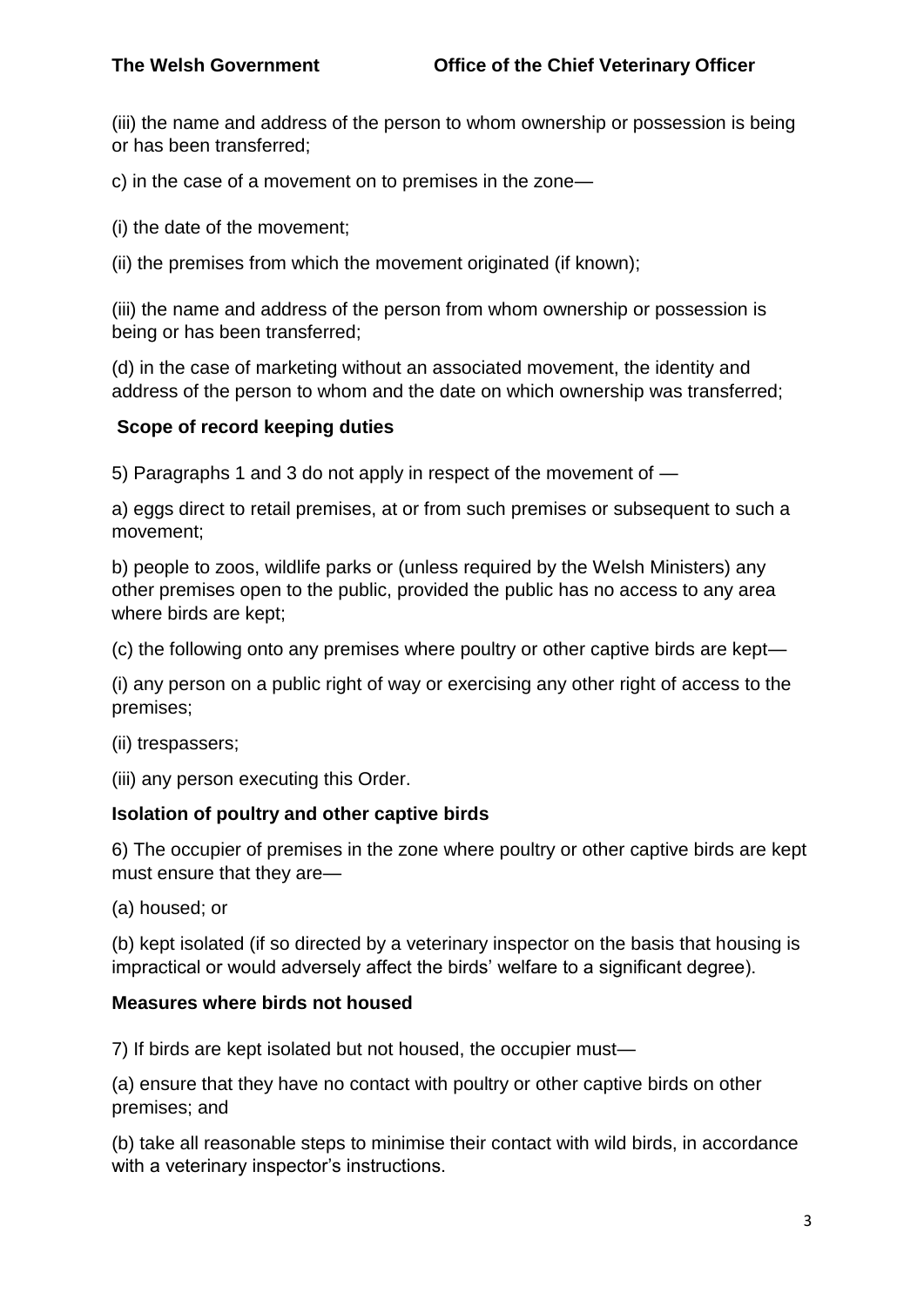## **Restrictions on the movement of poultry, other captive birds and mammals onto and off premises**

8) (1) Subject to sub-paragraph (2), no person shall move poultry, other captive birds or mammals from or to premises in the zone where poultry or other captive birds are kept, unless the movement is licensed by a veterinary inspector or by an inspector under the direction of a veterinary inspector.

(2) Sub-paragraph (1) does not apply to pet animals which—

(a) only have access to that part of the premises where people live;

(b) have no contact with poultry or other captive birds on the premises; and

(c) have no access to any cages or areas on the premises where poultry or other captive birds are kept.

#### **Disposal of carcases**

9) The occupier must ensure that all carcases not seized or disposed of by a veterinary inspector are disposed of in accordance with a veterinary inspector's instructions (unless he licenses their use for diagnosis of disease).

#### **Biosecurity measures**

10) The occupier and any person entering or leaving premises in the zone where poultry, other captive birds or eggs are kept must—

(a) take such biosecurity measures as he considers necessary to reduce the risk of the spread of avian influenza to or from the premises; and

(b) comply with any biosecurity requirements which a veterinary inspector or an inspector under the direction of a veterinary inspector, by notice to him, imposes.

## **Litter, poultry manure and slurry**

11) No person shall remove from premises in the zone or spread used poultry litter, poultry manure or poultry slurry unless licensed by a veterinary inspector or by an inspector under the direction of a veterinary inspector.

## **Gatherings of poultry**

12) No person shall permit any poultry or other captive birds to be collected together at any fair, market, show, exhibition or other gathering in the zone.

#### **Release of game**

13) No person shall release game birds in the zone.

#### **Restrictions on the movement of poultry, eggs, poultry meat and carcases**

14) No person shall move any poultry, eggs, poultry meat or carcases within or out of the zone unless the movement is—

(a) set out in paragraph 16 and is—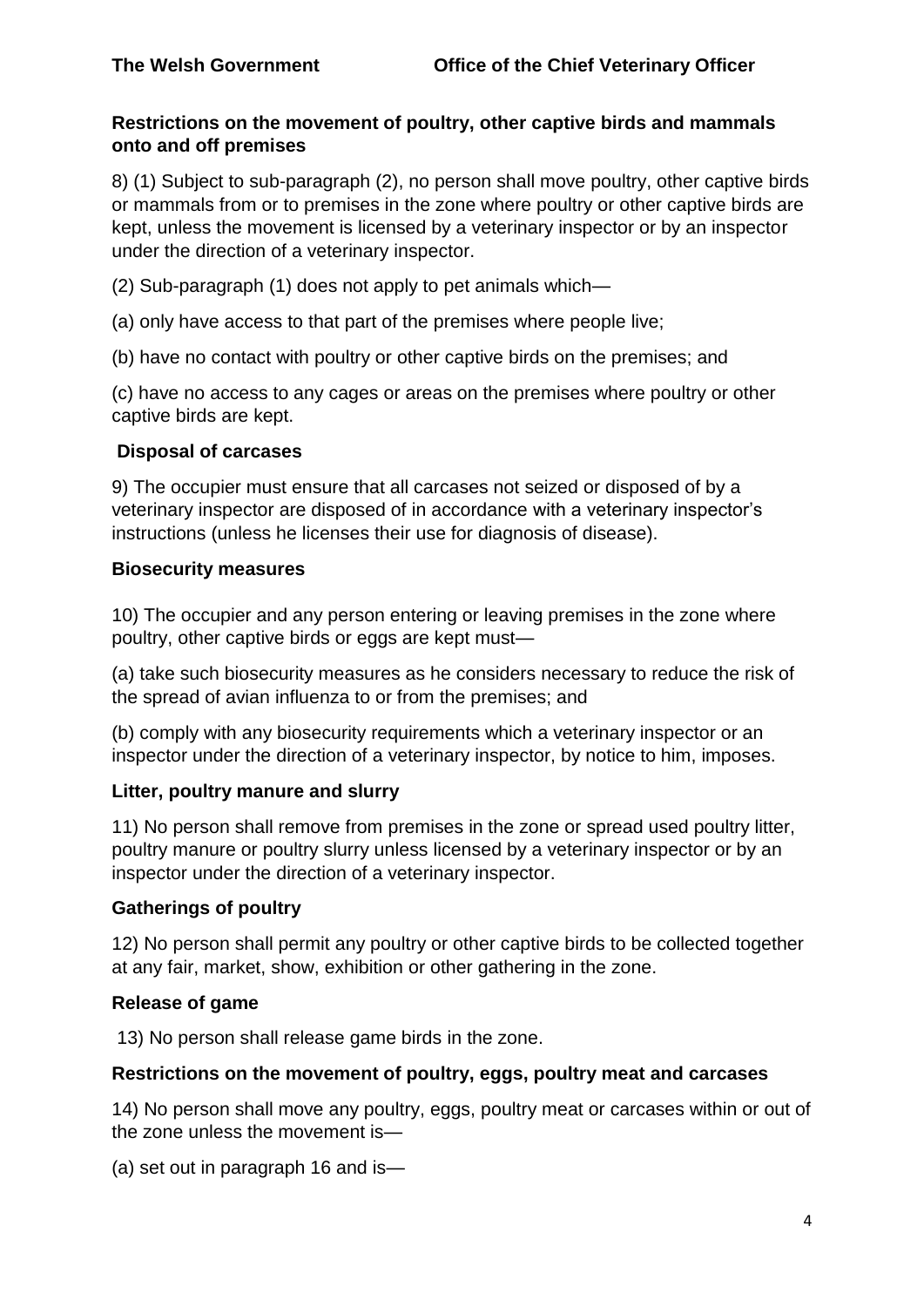(i) direct; and

(ii) licensed by a veterinary inspector or by an inspector under the direction of a veterinary inspector;

(b) of table eggs direct to wholesale or retail premises, or subsequent to such a movement; or

(c) within the same premises.

## **Transport by road and rail**

15) Poultry and eggs may be transported through the zone on a major highway or railway if no stop is made within the zone.

## **Movements which may be licensed by a veterinary inspector or by an inspector under his direction**

16) The movements referred to in paragraph 14(a) are movements of the following—

(a) poultry from premises in the zone for immediate slaughter at a designated slaughterhouse (if the requirements of paragraph 17 are met);

(b) poultry meat (if the requirements of paragraph 18 are met);

(c) poultry to a designated slaughterhouse in the zone from premises outside the zone (if the requirements of paragraph 19 are met);

(d) day-old chicks hatched from eggs produced in the zone or from eggs which came into contact with such eggs (if the requirements of paragraph 20 are met);

(e) day-old chicks hatched from eggs originating outside the TCZ-A kept separate from eggs produced in such a zone (if the requirements of paragraph 21 are met);

(f) ready-to-lay poultry to premises or part of premises where no poultry are kept (if the requirements of paragraph 22 are met);

(g) hatching eggs from outside the zone to a designated hatchery in the zone or to designated premises for use for scientific, diagnostic or pharmaceutical purposes;

(h) hatching eggs from the zone—

(i) to a designated hatchery; or

(ii) to designated premises for use for scientific, diagnostic or pharmaceutical purposes

(if, in both cases, the requirements of paragraph 23 are met);

(i) eggs to a designated egg packing centre (if the requirements of paragraph 24 are met);

(j) eggs to an egg processing plant;

(k) eggs for disposal;

(l) carcases for disposal or diagnosis.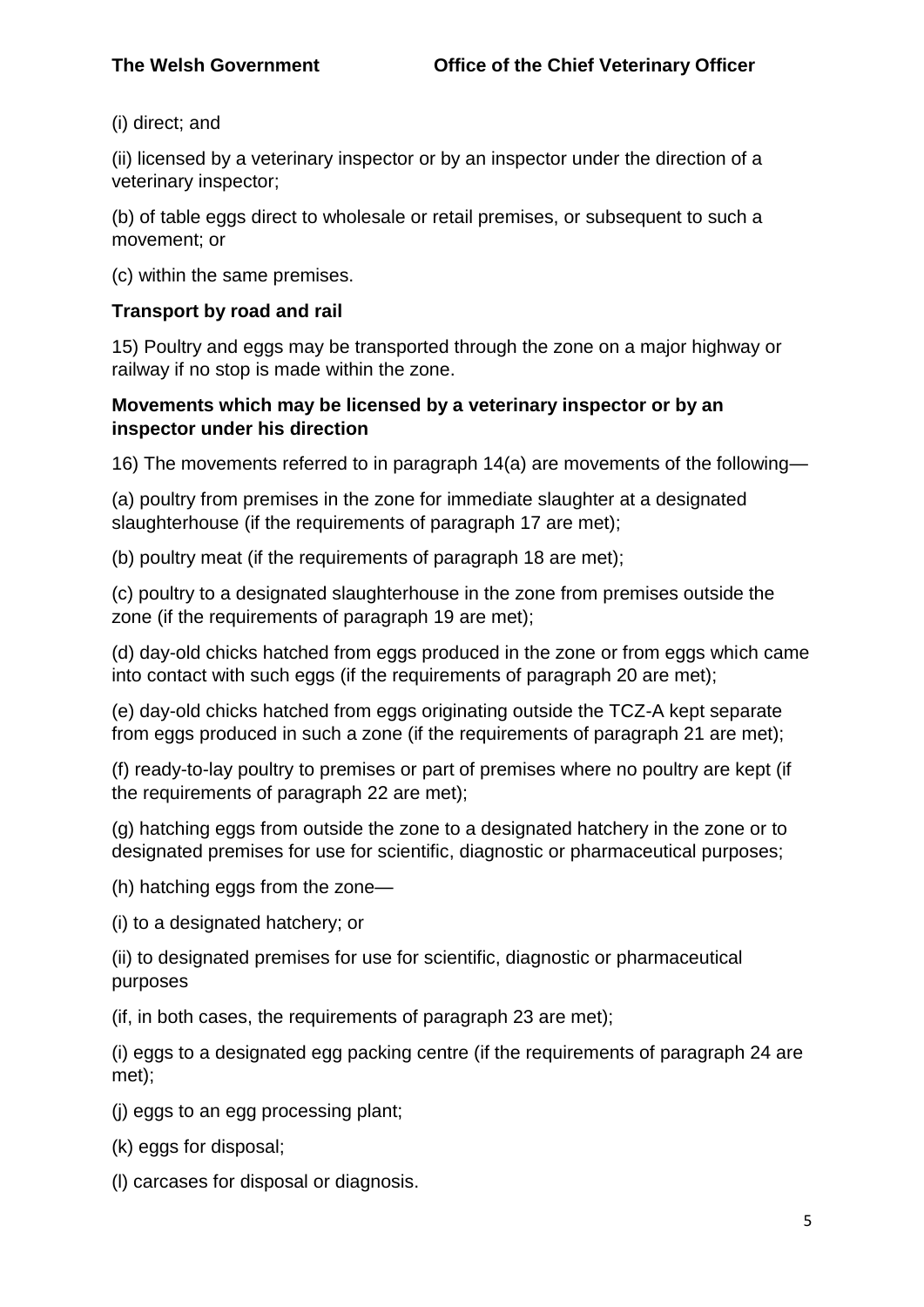#### **Requirements for the movement of poultry from premises in the zone to a designated slaughterhouse**

17) Poultry must not be moved to a designated slaughterhouse unless the following requirements are met—

(a) a veterinary inspector must have examined poultry at the premises no more than 24 hours before they leave the premises; and

(b) the poultry are transported in vehicles sealed by a veterinary inspector or in accordance with his instructions.

#### **Requirements for the movement of poultry meat from poultry sent to a designated slaughterhouse from premises within the zone**

18) Poultry meat from poultry within the zone must not be moved from a designated slaughterhouse unless it meets the requirements of article 63(2) of the Order.

#### **Requirements for the movement of poultry to a designated slaughterhouse within the zone from premises outside the zone**

19) Poultry from premises outside the zone must not be moved to a designated slaughterhouse in the zone unless the poultry are kept separate from poultry originating within the zone.

#### **Requirements for the movement of day-old chicks hatched from eggs produced in the zone or from eggs which had contact with such eggs**

20) Day-old chicks hatched from eggs produced in the zone or from eggs which had contact with such eggs must not be moved unless they are transported in vehicles sealed by a veterinary inspector or in accordance with his instructions.

## **Requirements for the movement of day-old chicks hatched from eggs originating outside the zone**

21) Day-old chicks from eggs originating outside the TCZ-A must not be moved unless the hatchery within the TCZ-A is operated in such a way that those eggs do not come into contact with eggs or day-old chicks from within the zone.

## **Requirements for the movement of ready-to-lay poultry**

22) Ready-to-lay poultry must not be moved from premises within the zone unless—

(a) poultry and other captive birds at the premises have been examined by a veterinary inspector; and

(b) the ready-to-lay poultry are transported in vehicles sealed by the veterinary inspector or in accordance with his instructions.

#### **Requirements for the movement of hatching eggs from the zone to a designated hatchery or to designated premises for use for scientific, diagnostic or pharmaceutical purposes**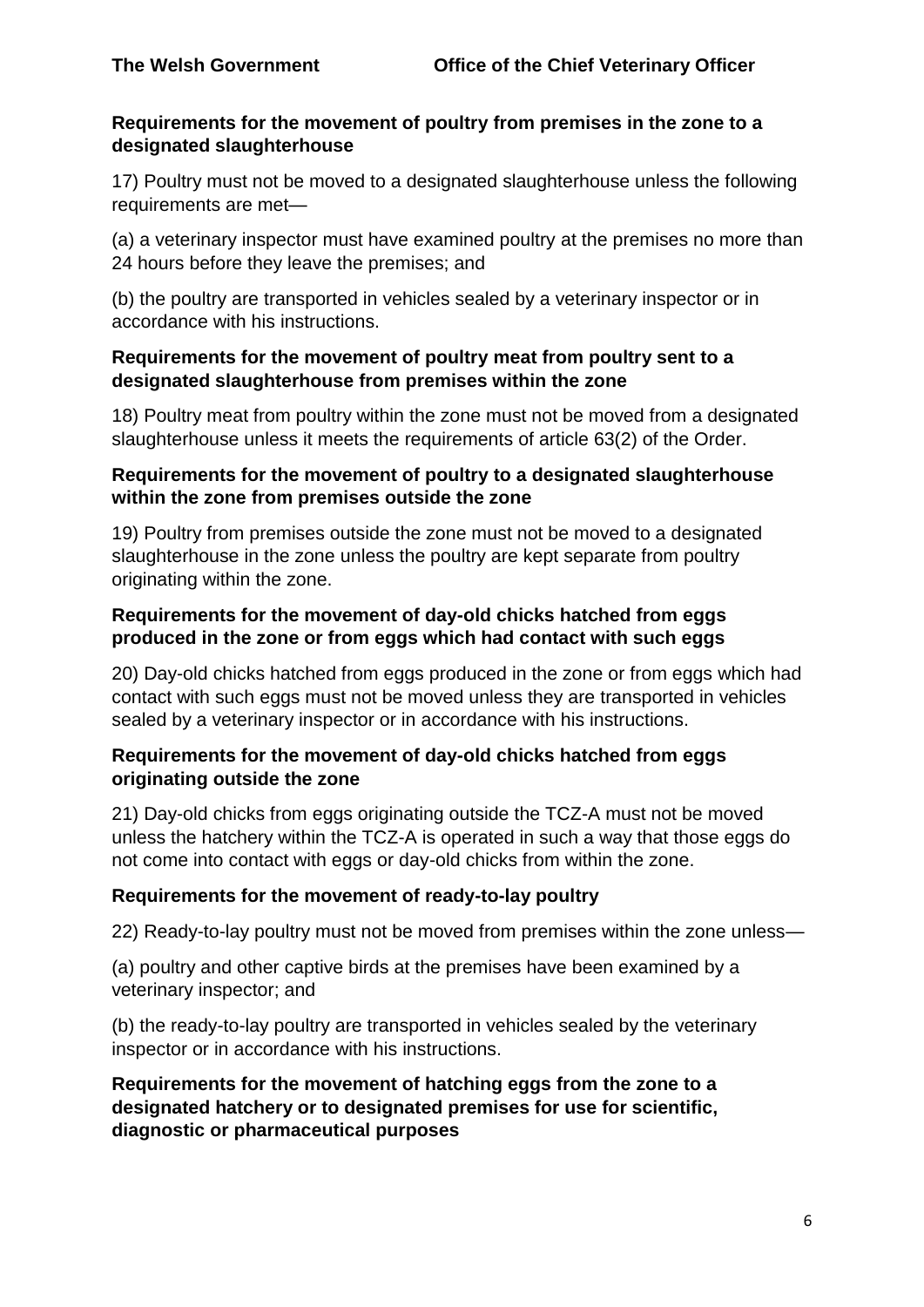23) Hatching eggs must not be moved from the zone to a designated hatchery, or to designated premises for use for scientific, diagnostic or pharmaceutical purposes unless—

(a) a veterinary inspector has confirmed that he does not suspect avian influenza in the flocks from which the eggs derive;

(b) the eggs and their packaging are disinfected before dispatch; and

(c) the eggs are transported in vehicles sealed by a veterinary inspector or in accordance with his instructions.

## **Requirements for the movement of eggs to an egg packing centre**

24) Eggs must not be moved to a designated egg packing centre unless—

(a) they are packed in disposable packaging; and #

(b) any person transporting the eggs complies with any biosecurity requirements laid down by a veterinary inspector, by notice or by licence condition.

#### **Requirements at slaughterhouses**

25) The occupier of a slaughterhouse to which poultry from the zone is sent must ensure that the requirements of article 63 of the AI Order are met.

#### **Requirements for poultry meat from the zone**

26) Poultry meat in the zone from poultry originating in the zone is subject to the requirements set out in article 63(3) and 63(4) of the AI Order.

#### **Requirements for poultry meat from outside the zone**

27) Poultry meat in the zone from poultry originating outside the zone is subject to the requirements set out in article 63(3)(a) of the AI Order.

#### **Cleansing and disinfection of vehicles carrying anything which may be contaminated**

28) A person who moves any poultry, other captive bird, meat, feed, manure, slurry, litter or any other thing which may be contaminated must cleanse and disinfect the vehicle and any equipment used to transport that thing as soon as it is unloaded, in accordance with article 66 of the Order.

## **Cleansing and disinfection of vehicles**

29) A person who enters or leaves premises in the zone by vehicle must cleanse and disinfect without delay any part of the vehicle which may have been contaminated, in accordance with article 66 of the Order.

## **Access to prohibited places**

30) No person shall enter any place the subject of a restriction notice under article 79 of the Order, except in accordance with that notice or with article 35 of the Order.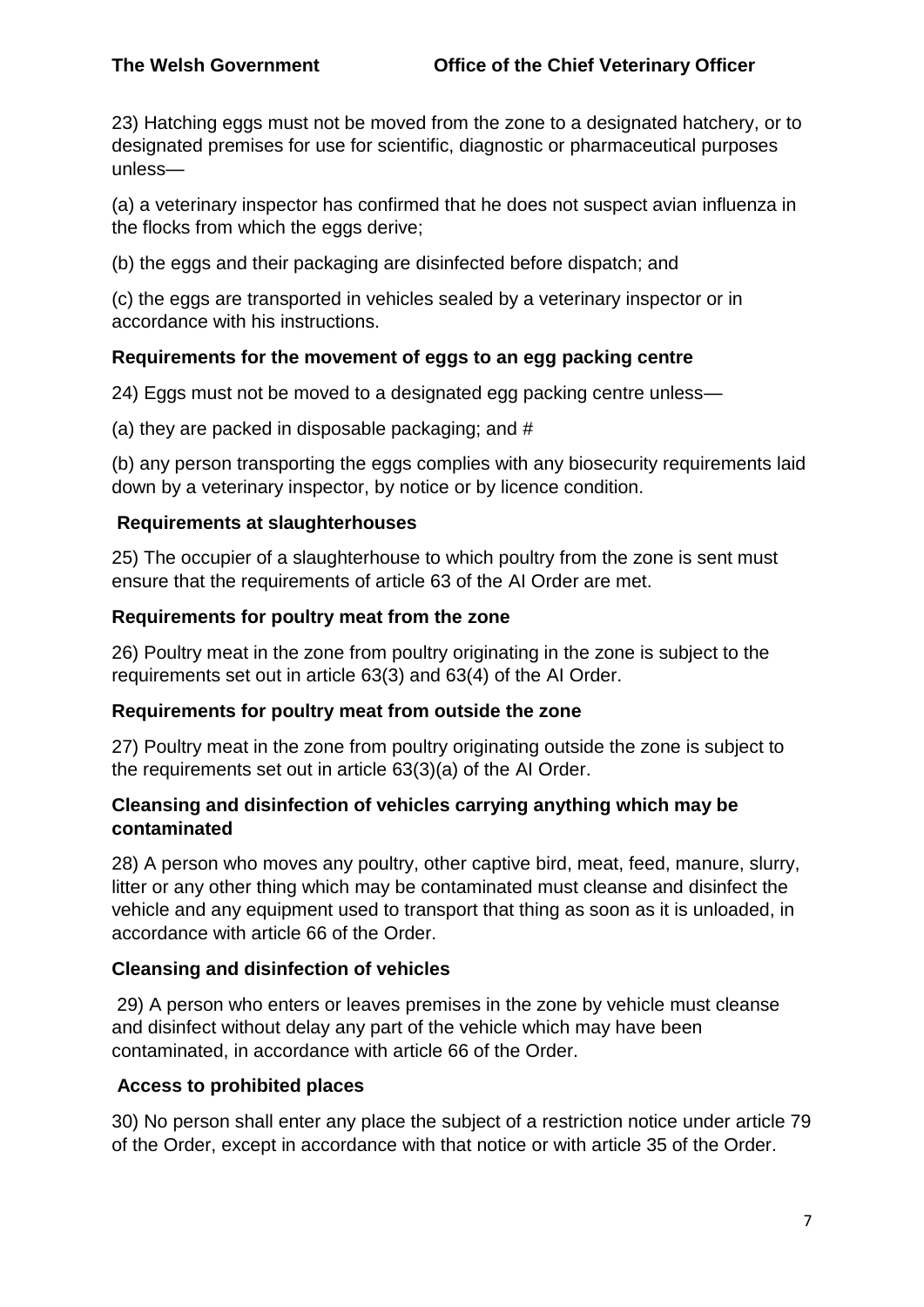# **Annex 2 - Temporary Control Zone B**

The Temporary Control Zone B (TCZ-B) comprises that area of Wrexham on the attached map beyond the blue circle (the Temporary Control Zone Area A) and within the black circle of radius 10 kilometres (but only that part which is within in Wales), centred on grid reference SJ27701391047 and as shown on the map in Annex 3.

## **Measures in a Temporary Control Zone Area B**

## **Record of visitors**

1) Subject to paragraph 5, the occupier of any premises where poultry or other captive birds are kept must make records of—

(a) the name and address of any person visiting the premises (unless the visit is only to a part of the premises where people live and where no poultry or other captive birds are kept);

(b) the date of the visit;

(c) whether the person had any contact with poultry or other captive birds on the premises.

## **Record of poultry**

2) The occupier of any premises in the zone must make a record of all poultry entering or leaving those premises as soon as reasonably practicable after the movement.

## **Record of poultry movements**

3) Subject to paragraph 5, any person who is engaged in the transport or marketing of poultry or poultry eggs in the zone must, as soon as is reasonably practicable, make a record of all poultry and poultry eggs transported or marketed by him.

## **Poultry movements to be recorded**

4) The records referred to in paragraphs 2 and 3 above must include—

(a) the quantity and description (including species of poultry and type of egg) transported or marketed;

(b) in the case of a movement from premises in the zone—

(i) the date of the movement off the premises;

(ii) the premises of destination (if known);

(iii) the name and address of the person to whom ownership or possession is being or has been transferred;

(c) in the case of a movement on to premises in the zone—

(i) the date of the movement;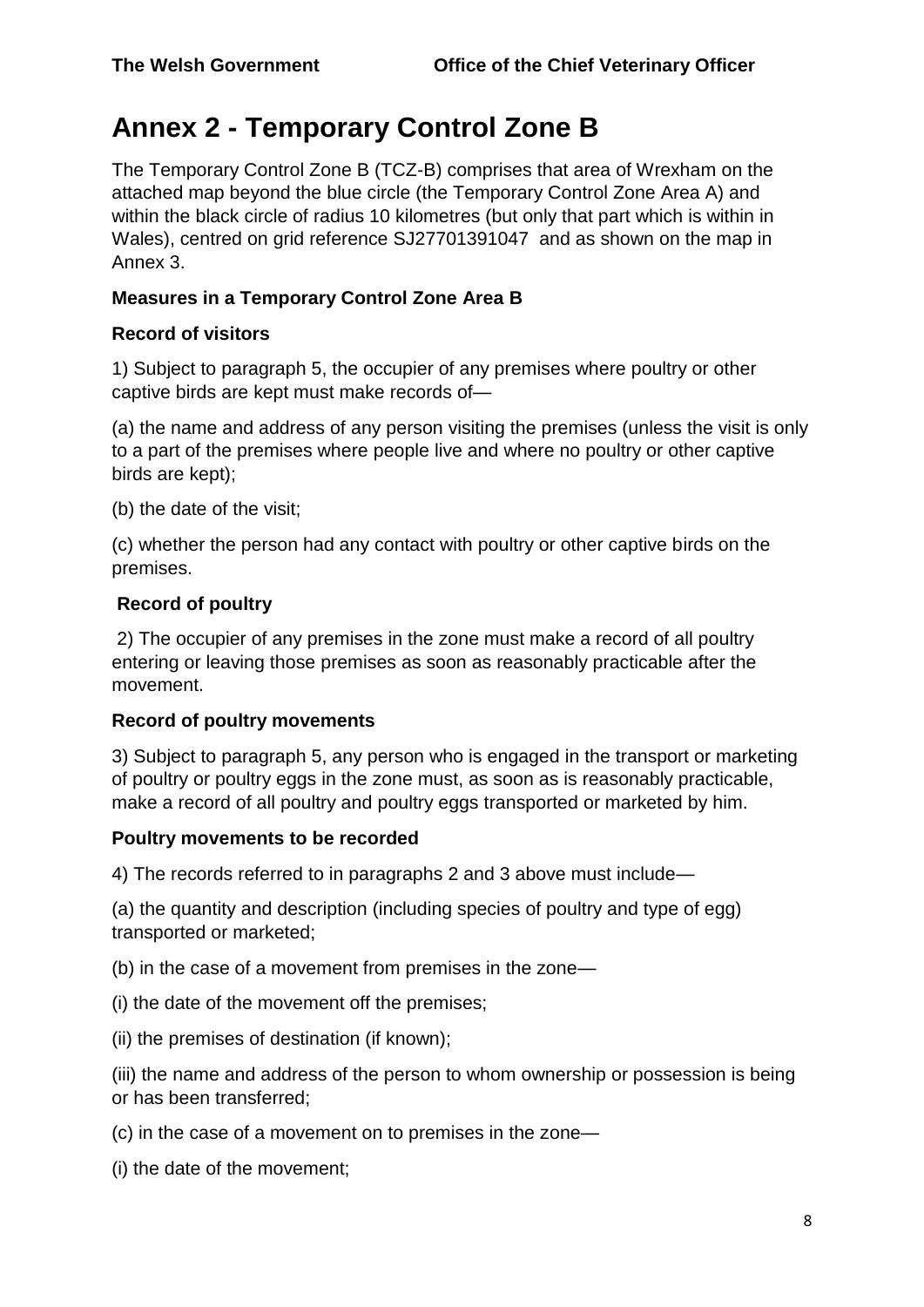(ii) the premises from which the movement originated (if known);

(iii) the name and address of the person from whom ownership or possession is being or has been transferred;

(d) in the case of marketing without an associated movement, the identity and address of the person to whom and the date on which ownership was transferred.

#### **Scope of record keeping duties**

5) Paragraphs 1 and 3 do not apply in respect of the movement of—

(a) eggs direct to retail premises, at or from such premise or subsequent to such a movement;

(b) people to zoos, wildlife parks or (unless required by the Welsh Ministers) any other premises open to the public, provided the public has no access to any area where birds are kept;

(c) the following onto any premises where poultry or other captive birds are kept—

(i) any person on a public right of way or exercising any other right of access to the premises;

(ii) trespassers;

(iii) any person executing this Order.

#### **Restrictions on the movement of poultry, other captive birds and mammals onto and off premises**

6) (1) Subject to sub-paragraph (2), no person shall move poultry, other captive birds or mammals from or to premises in the zone where poultry or other captive birds are kept, unless the movement is licensed by a veterinary inspector or by an inspector under the direction of a veterinary inspector.

(2) Sub-paragraph (1) does not apply to pet animals which—

(a) only have access to that part of the premises where people live;

(b) have no contact with poultry or other captive birds on the premises; and

(c) have no access to any cages or areas on the premises where poultry or other captive birds are kept.

#### **Biosecurity measures**

7) The occupier and any person entering or leaving premises in the zone where poultry, other captive birds or eggs are kept must—

(a) take such biosecurity measures as he considers necessary to reduce the risk of the spread of avian influenza to or from the premises; and

(b) comply with any biosecurity requirements which a veterinary inspector or an inspector under the direction of a veterinary inspector, by notice to him, imposes.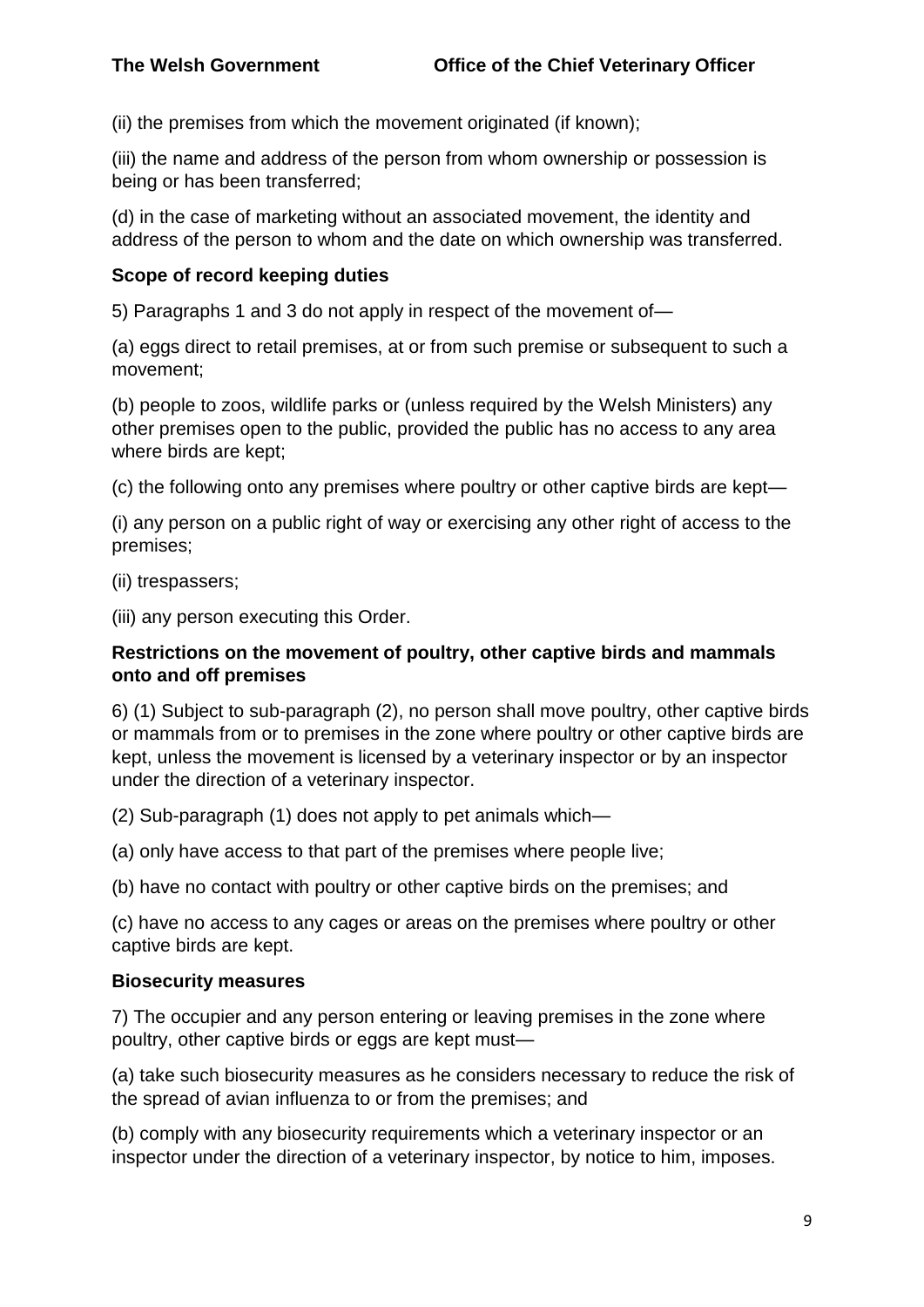## **Litter, poultry manure and slurry**

8) No person shall remove from premises in the zone or spread used poultry litter, poultry manure or poultry slurry unless licensed by a veterinary inspector or by an inspector under the direction of a veterinary inspector.

#### **Gatherings of poultry**

9) No person shall permit any poultry or other captive birds to be collected together at any fair, market, show, exhibition or other gathering in the zone.

#### **Release of game**

10) No person shall release game birds in the zone.

#### **Restrictions on the movement of poultry and eggs within the zone**

11) Subject to paragraph 12, no person shall move any poultry or eggs within the zone (other than through the zone by road or rail without stopping), unless licensed by a veterinary inspector.

#### **Wholesale and retail distribution of eggs within the zone**

12) Paragraph 11 does not apply to the movement of eggs direct to wholesale or retail premises, or subsequent to such a movement.

#### **Biosecurity measures**

13) A veterinary inspector must not grant a licence under paragraph 11 unless he is satisfied that the licensee will take appropriate biosecurity measures and the taking of such measures must be conditions of the licence.

#### **Movement of poultry to a slaughterhouse**

14) A veterinary inspector may license the movement of poultry from outside any avian influenza TCZ-A and TCZ-B to a slaughterhouse within the TCZ-B and subsequent movements of the meat derived from such poultry.

## **Restrictions on the movement of poultry and eggs out of the zone**

15) (1) Subject to paragraph 16, no person shall move any poultry or eggs out of the zone, unless the movement is—

(a) a movement set out in sub-paragraph (2); and

- (b) licensed by a veterinary inspector.
- (2) The movements referred to in sub-paragraph (1) are movements of—
- (a) poultry for slaughter (if the requirements of paragraph 17 are met);

(b) day-old chicks hatched from eggs originating within the TCZ-A or TCZ-B or from eggs which came into contact with such eggs (if the requirements of paragraph 18 are met);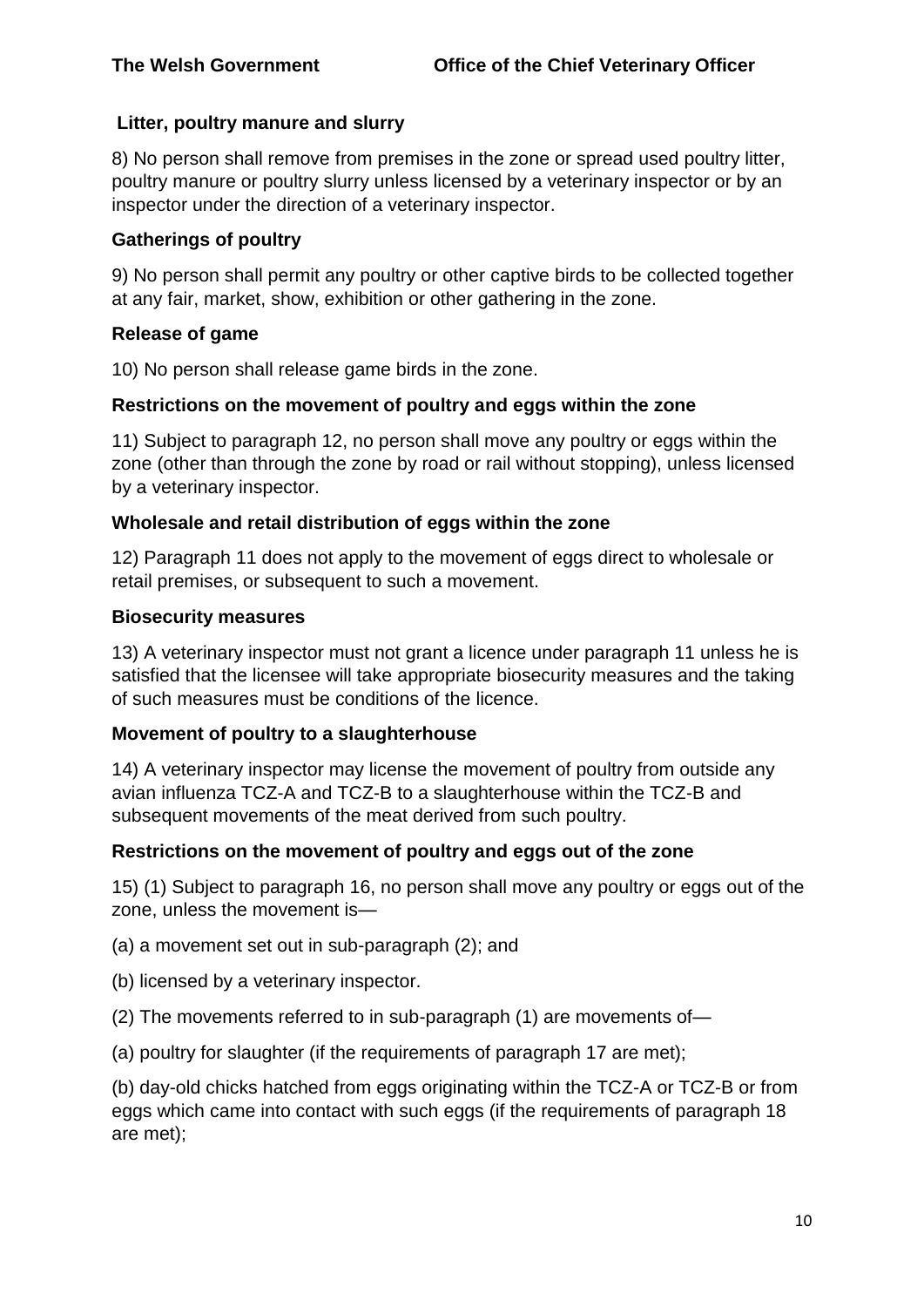(c) day-old chicks hatched from eggs originating outside the TCZ-A and TCZ-B kept separate from eggs produced in such a zone (if the requirements of paragraph 19 are met);

(d) ready-to-lay poultry to premises or a part of any premises where no poultry are kept;

(e) hatching eggs from the zone—

(i) to a designated hatchery; or

(ii to designated premises for use for scientific, diagnostic or pharmaceutical purposes

(if, in both cases, the requirements of paragraph 20 are met);

(f) eggs to a designated egg packing centre (if the requirements of paragraph 21 are met);

(g) eggs to an egg processing plant;

(h) eggs for disposal.

#### **Wholesale and retail distribution of table eggs**

16) Paragraph 15 does not apply to a movement of table eggs direct to wholesale or retail premises or subsequent to such a movement.

#### **Requirements for the movement of poultry from premises in the zone to a designated slaughterhouse**

17) Poultry may be moved from premises in the zone to a designated slaughterhouse, but only within 24 hours of the completion of a veterinary inspection of the premises.

#### **Requirements for the movement of day-old chicks hatched from eggs produced within the TCZ-A or TCZ-B or from eggs which have had contact with such eggs**

18) Day-old chicks from eggs produced within the TCZ-A or TCZ-B or from eggs which have had contact with such eggs must not be moved unless any biosecurity measures laid down by a veterinary inspector by notice or licence condition are complied with.

#### **Requirements for the movement of day-old chicks hatched from eggs originating outside the TCZ-A and TCZ-B**

19) Day-old chicks from eggs originating outside any avian influenza TCZ-A and TCZ-B must not be moved unless the hatchery within the zone is operated in such a way that eggs from outside the zone do not come into contact with eggs or day-old chicks from within the zone.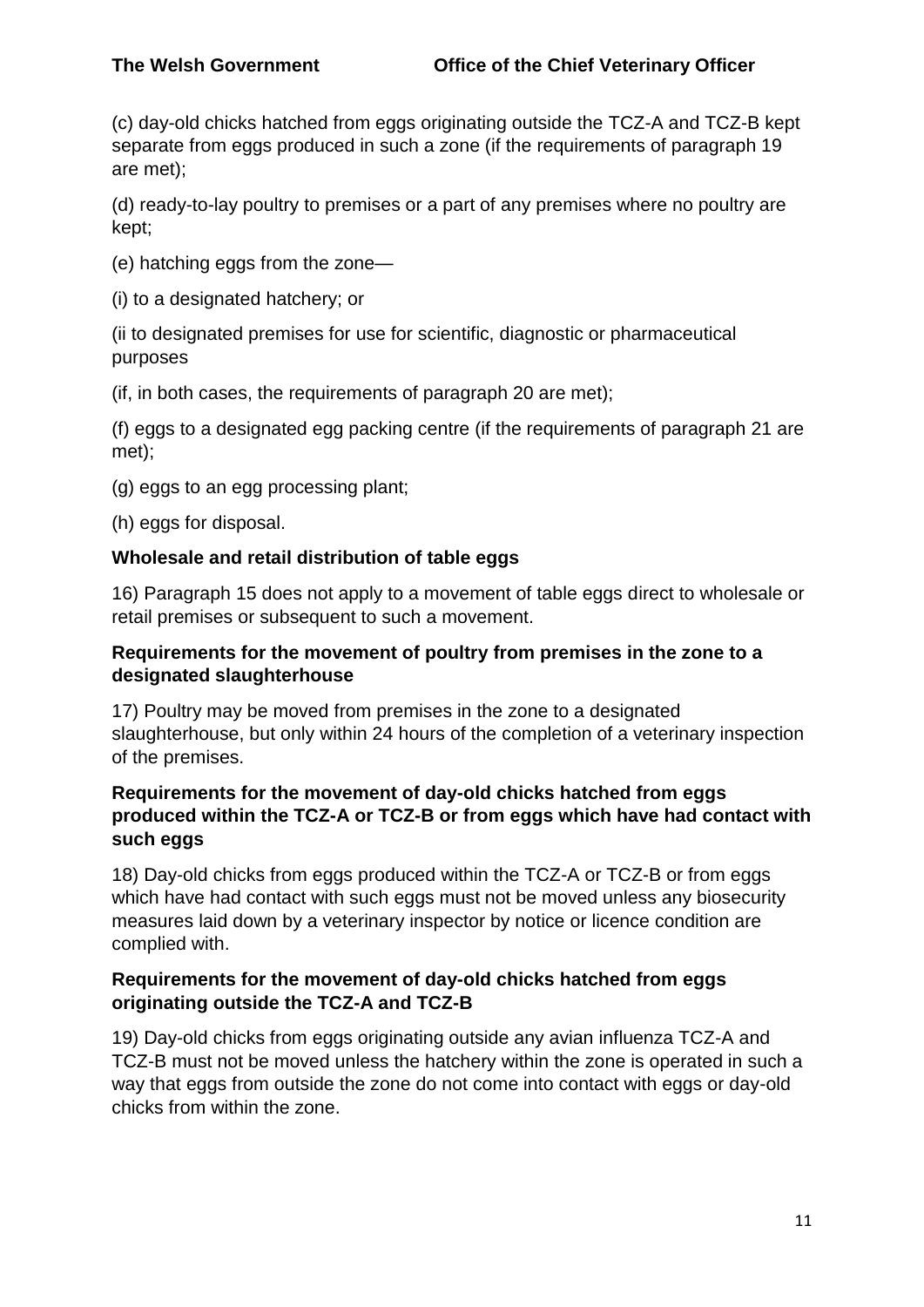## **Requirements for the movement of hatching eggs from the zone to a designated hatchery, or to designated premises for use for scientific, diagnostic or pharmaceutical purposes**

20) Hatching eggs must not be moved from the zone to a designated hatchery or to designated premises for use for scientific, diagnostic or pharmaceutical purposes unless the eggs and their packaging are disinfected before they leave the premises.

#### **Requirements for the movement of eggs to an egg packing centre**

21) Eggs must not be moved to a designated egg packing centre unless—

(a) they are packed in disposable packaging; and

(b) any person transporting the eggs complies with any biosecurity measures laid down by a veterinary inspector.

#### **Cleansing and disinfection of vehicles carrying anything which may be contaminated**

22) A person who transports any poultry, other captive bird, meat, feed, manure, slurry, litter or any other thing which may be contaminated must cleanse and disinfect the vehicle and any equipment used to transport that thing as soon as it is unloaded, in accordance with article 66 of the AI Order.

#### **Cleansing and disinfection of vehicles**

23) A person who enters or leaves premises in the zone by vehicle must cleanse and disinfect without delay any part of the vehicle which may have been contaminated, in accordance with article 66 of the AI Order.